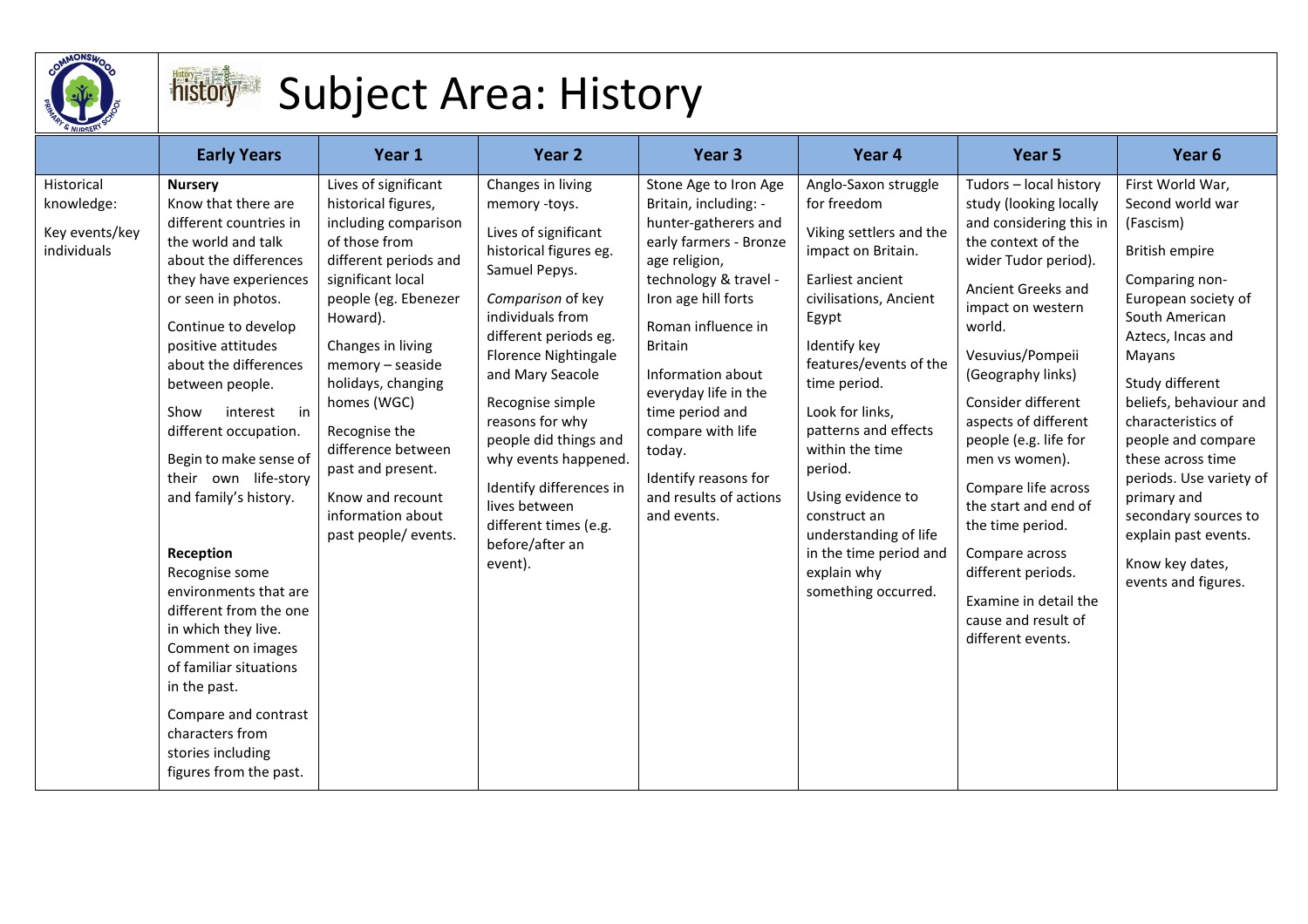|            | <b>Early Years</b>                                                                                                                                                                                                                                                     | Year 1                                                                                                                                                                               | Year 2                                                                                                                                                                              | Year <sub>3</sub>                                                                                                                                                                                                                    | Year <sub>4</sub>                                                                                                                                                                                                                         | Year <sub>5</sub>                                                                                                                                                                                                                           | Year <sub>6</sub>                                                                                                                                                                                                                |
|------------|------------------------------------------------------------------------------------------------------------------------------------------------------------------------------------------------------------------------------------------------------------------------|--------------------------------------------------------------------------------------------------------------------------------------------------------------------------------------|-------------------------------------------------------------------------------------------------------------------------------------------------------------------------------------|--------------------------------------------------------------------------------------------------------------------------------------------------------------------------------------------------------------------------------------|-------------------------------------------------------------------------------------------------------------------------------------------------------------------------------------------------------------------------------------------|---------------------------------------------------------------------------------------------------------------------------------------------------------------------------------------------------------------------------------------------|----------------------------------------------------------------------------------------------------------------------------------------------------------------------------------------------------------------------------------|
| Chronology | <b>Nursery</b><br>Begin to make sense of<br>their own life-story<br>and family's history.<br>Reception<br>Name and describe<br>people<br>who<br>are<br>familiar to them.<br>Talk about members<br>immediate<br>of their<br>family and community                        | Match objects to<br>people from different<br>periods.<br>Sequence events in<br>their own lives and<br>the lives of others.<br>Order a small number<br>of artefacts by<br>chronology. | Ordering and<br>sequencing key events<br>in their own lives and<br>in history.<br>Looking at before and<br>after key events.<br>Sequencing artefacts<br>closer together in<br>time. | Sequencing events<br>over a longer period:<br>(Ordering changes in<br>Britain from Stone to<br>Iron Age) and knowing<br>where time periods<br>would come on a<br>timeline.<br>Beginning to use<br>dates to<br>chronologically order. | Sequencing in<br>timelines and using<br>terms/ dates related<br>to the period.<br>Understand more<br>complex chronological<br>terms like CE/BCE.                                                                                          | Know and sequence<br>key dates/events.<br>Use relevant terms<br>and dates.<br>Make detailed<br>comparisons between<br>different times in the<br>past (e.g. within the<br>start and end of a<br>period).                                     | Place a period on a<br>wider timeline.<br>Use relevant<br>terms/dates.<br>Sequence more<br>events on a timeline<br>(up to 10).<br>Why things have<br>changed and how<br>they may change next.<br>Looking at trends of<br>change. |
| Enquiry    | <b>Nursery</b><br>Understand why<br>questions.<br>Use a wider range of<br>vocabulary.<br>Develop<br>communication but<br>may continue to have<br>problems with<br>irregular tenses and<br>plurals.<br>Be able to express a<br>point of view and to<br>debate when they | Use sources to find<br>answers to simple<br>questions or find basic<br>information.<br>Can sort by 'now' and<br>'then' artefacts.                                                    | Use a source to ask<br>questions - why,<br>what, who, how,<br>where - and find<br>answers                                                                                           | Using a range of<br>sources to find out<br>about a time period.<br>Look at smaller details<br>of a time period using<br>sources.<br>Begin to use<br>secondary sources<br>from the library or<br>internet for research.               | Use evidence to build<br>up a picture of a past<br>event.<br>Ask a wider variety of<br>questions and choose<br>relevant material to<br>answer the questions.<br>Use secondary<br>sources from the<br>library or internet for<br>research. | Identify and<br>distinguish between<br>primary and<br>secondary sources.<br>Use both types of<br>source to build up a<br>picture of the past.<br>Use secondary<br>sources from the<br>library or internet for<br>research<br>independently. | Use a range of<br>primary and<br>secondary sources<br>and use them to form<br>fluent arguments/<br>explanations.<br>Follow own lines of<br>enquiry and answer<br>own questions.                                                  |